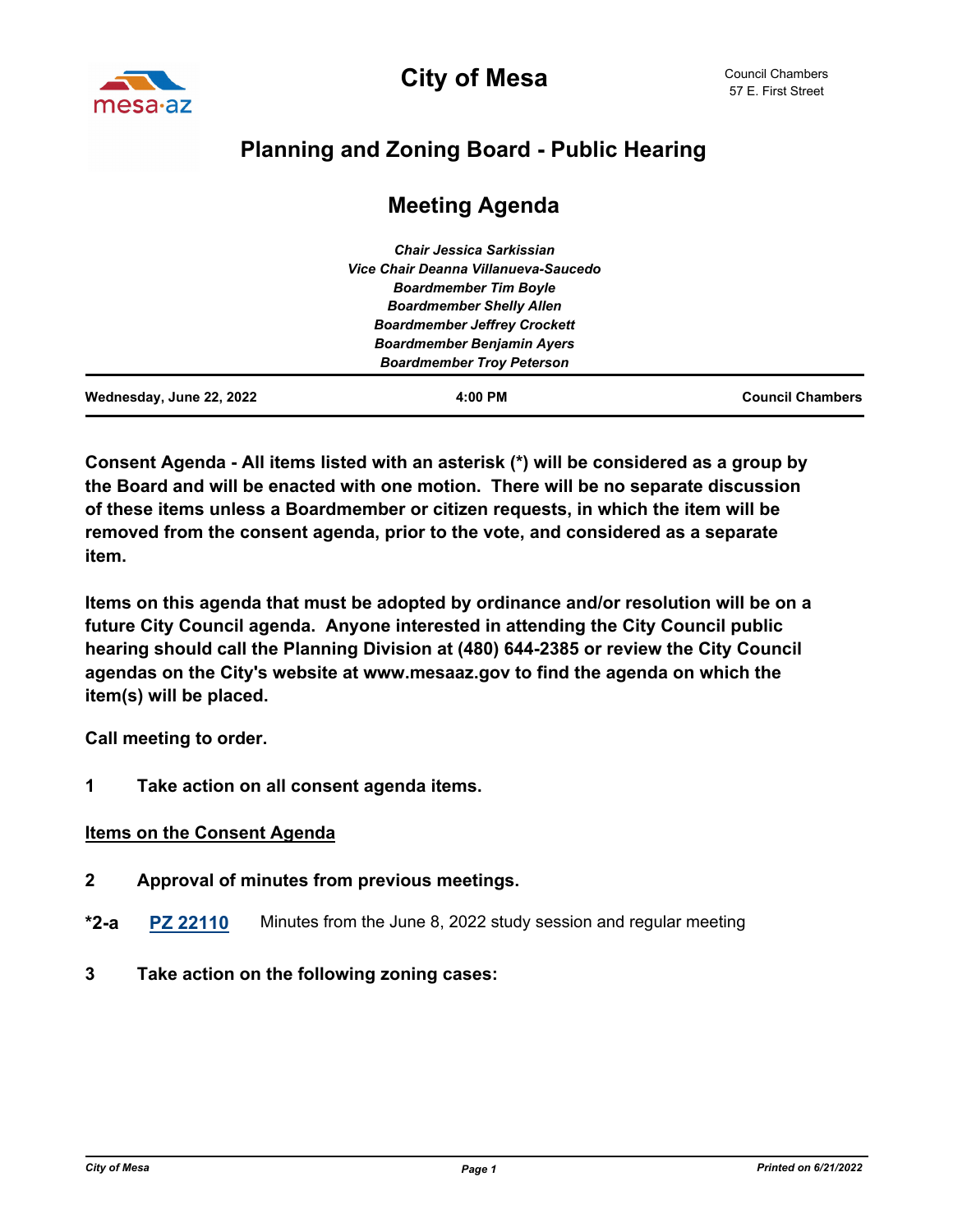**[PZ 22107](http://mesa.legistar.com/gateway.aspx?m=l&id=/matter.aspx?key=18726) ZON22-00338 District 6.** Within the 10120 to 10200 blocks of East Williams Field Road (south side). Located east of Crismon Road on the south side of Williams Field Road. (20± acres). Special Use Permit and Site Plan Review. This request will allow for the development of a multiple residence project. Gammage & Burnham for Toll Brothers Apartment Living, applicant; Pacific Proving LLC, owner. **\*3-a**

> **Planner: Joshua Grandlienard Staff Recommendation: Approval with conditions**

- **4 Discuss and make a recommendation to the City Council on the following zoning cases:**
- **[PZ 22102](http://mesa.legistar.com/gateway.aspx?m=l&id=/matter.aspx?key=18722) ZON21-00792 District 6.** Within the 7300 to 7600 blocks of South Hawes Road (east side), the 8400 block of East Germann Road (north side) and the 7300 to 7500 blocks of South 85th Place (west side). Located north of Germann Road and east of Hawes Road. (34± acres). Rezone from Light Industrial with a Bonus Intensity Zone overlay (LI-BIZ) and Office Commercial with a Bonus Intensity Zone overlay (OC-BIZ) to Light Industrial with a Planned Area Development overlay (LI-PAD) and Office Commercial with a Planned Area Development overlay (OC-PAD) and Site Plan Review. This request will allow for an industrial development. This request will allow for an industrial development. Dennis Newcombe, Gammage & Burnham P.L.C., applicant; HAWES OZ FUND LLC, owner. **(Companion case to preliminary plat "Hawes Commerce Center", associated with item \*5-b) \*4-a**

# **Planner:Jennifer Merrill Staff Recommendation: Approval with conditions**

**[PZ 22103](http://mesa.legistar.com/gateway.aspx?m=l&id=/matter.aspx?key=18723) ZON21-00966 District 2.** Within the 6100 block of East Main Street (south side). Located east of Recker Road on the south side of Main Street. (4.5± acres). Rezone from Limited Commercial (LC) to Multiple Residence 3 with a 'U' designation and a Planned Area Development overlay (RM-3U-PAD) and Site Plan Review. This request will allow for a multiple residence development. Benjamin Tate, Withey Morris, applicant; Valencia Heights LLC, owner. **\*4-b**

# **Planner: Charlotte Bridges Staff Recommendation: Approval with conditions**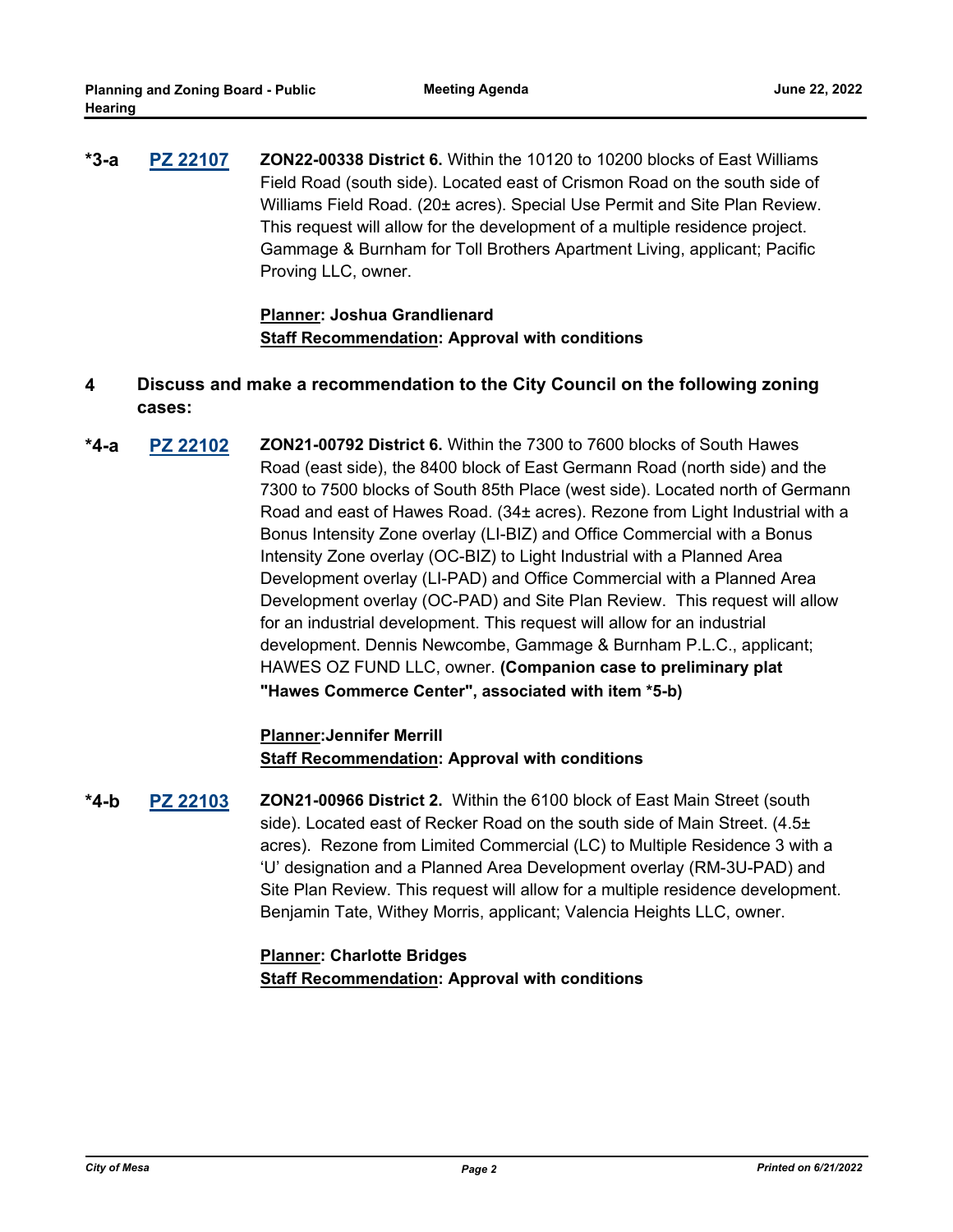**[PZ 22104](http://mesa.legistar.com/gateway.aspx?m=l&id=/matter.aspx?key=18724) ZON22-00023 District 6.** Within the 10100 to 10600 blocks of East Williams Field Road (south side) and within the 6100 to 6400 blocks of South 222nd Street (west side). (1.5+ acres) Located east of Crismon Road, south of Williams Field Road, and on the north side of the East 24 Gateway Freeway alignment. Major modification to the Avalon Crossing Planned Community District Community Plan; Rezone from Agriculture (AG) to Planned Community (PC). This request will allow for a single residence development. CVL Consultants, applicant; Pacific Proving LLC, owner. **\*4-c**

# **Planner: Joshua Grandlienard Staff Recommendation: Approval with conditions**

**[PZ 22106](http://mesa.legistar.com/gateway.aspx?m=l&id=/matter.aspx?key=18725) ZON22-00260 District 5**. Within the 9100 block of East University Drive (south side) and the 300 block of North Ellsworth Road (west side). Located south of University Drive and west of Ellsworth Road. (4± acres). Rezone from Multiple Residence 4 (RM-4) to Limited Commercial (LC) and Site Plan Review. This request will allow for the development of a restaurant with drive-thru. Benjamin Tate, Withey Morris, applicant; Valencia Heights LLC, owner. **\*4-d**

## **Planner: Robert Mansolillo Staff Recommendation: Approval with conditions**

**[PZ 22087](http://mesa.legistar.com/gateway.aspx?m=l&id=/matter.aspx?key=18587) ZON22-00293 District 6.** Within the 10100 to 10600 blocks of East Williams Field Road (south side) and within the 6100 to 6400 blocks of South 222nd Street (west side). (1.5+ acres) Located east of Crismon Road, south of Williams Field Road, and on the north side of the East 24 Gateway Freeway alignment. Major Modification to Development Unit Plan 2 of Avalon Crossing Planned Community District. This request will allow for a single residence development. Susan Demmitt, Gammage and Burnham, PLC, applicant; Pacific Proving LLC, owner. **(Companion case to Preliminary Plat ZON22-00292, associated with item \*5-a) \*4-e**

> **Planner: Joshua Grandlienard Staff Recommendation: Approval with conditions**

**5 Discuss and take action on the following preliminary plats:**